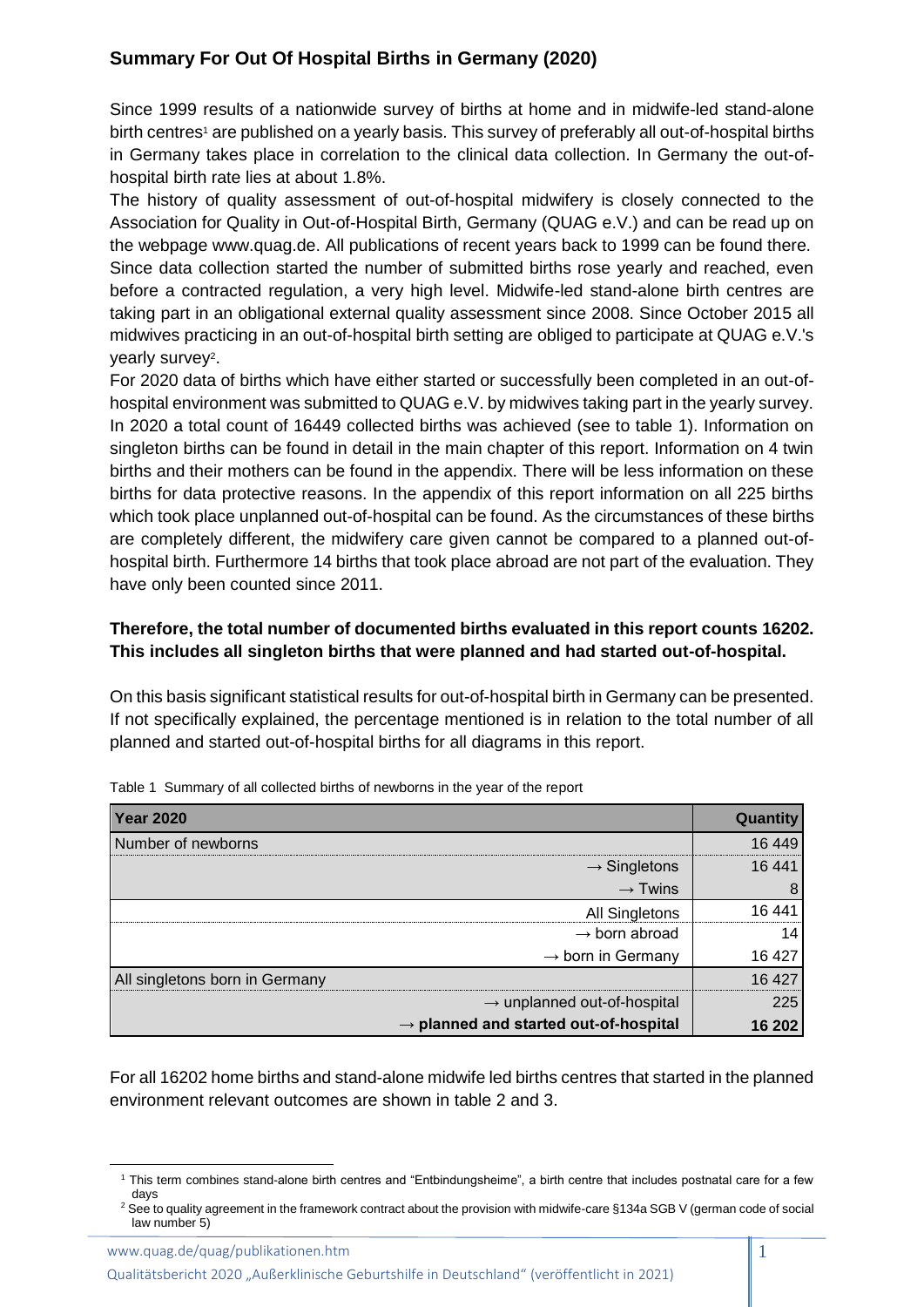Table 2 Essential outcome for mothers with planned out-of-hospital births in 2020, despite the actual place of birth

| <b>Outcome mothers</b>                                      | <b>Number</b> | Percentage |
|-------------------------------------------------------------|---------------|------------|
| Labour at term (birth between 37+0 and 41+6 weeks)          | 15 902        | 98.1       |
| Spontaneous birth                                           | 15 009        | 92.6       |
| Delivery at planned place of birth                          | 13736         | 84.8       |
| Most chosen birth position: all fours position              | 4668          | 28.8       |
| 2 <sup>nd</sup> midwife present at birth                    | 9 9 0 7       | 61.1       |
| Caesarean section after transfer to hospital                | 789           | 4.9        |
| Assisted birth                                              | 403           | 2.5        |
| No birth injuries (no tears or episiotomy) at vaginal birth | 6781          | 41.8       |
| Episiotomy at vaginal birth                                 | 496           | 3.1        |
| 3rd or 4 <sup>th</sup> degree tear at vaginal birth         | 153           | 0.9        |
| No complications post-partum/ after birth                   | 15 255        | 93.3       |
| Transfer to hospital antepartum/ during birth               | 2466          | 15.2       |
| Transfer to hospital postpartum/ after birth                | 651           | 4.0        |
| Maternal mortality <sup>3</sup>                             |               | 0.0        |

Percentage in relation to all singleton births started out-of-hospital (N=16 202)

Table 3 Outcome for singleton newborns in 2020, despite the actual place of birth

| <b>Outcome for singleton newborns</b>                                                                                                                  | <b>Number</b> | Percentage |
|--------------------------------------------------------------------------------------------------------------------------------------------------------|---------------|------------|
| No problems after birth <sup>4</sup>                                                                                                                   | 15 205        | 93.85      |
| Heartbeat, breathing, skin colour, reflexes, muscle tone 5 minutes after<br>birth were good or very good (relates to an APGAR $5 \ge 7$ )              | 16 082        | 99.26      |
| Heartbeat, breathing, skin colour, reflexes, muscle tone 5 minutes after<br>birth were moderately or severely depressed (relates to an APGAR $\leq$ 4) | 39            | በ 24       |
| Main cause of newborn morbidity (by classification system ICD-<br>10 <sup>6</sup> , P22): breathing complication                                       | 200           | 1 23       |
| Transfer to neonatal unit/ children's hospital within first 6h of birth                                                                                | 303           | 1.87       |
| Neonatal mortality <sup>7</sup>                                                                                                                        | 18            |            |

Percentage in relation to all singleton births started out-of-hospital (N= 16 202)

2466 women were transferred in labour (refer to table 2). 2290 changed to hospital in a nonemergency condition. In relation to all planned out-of-hospital births this shows:

− 14 of 100 women are transferred as non-emergencies

175 women experienced an emergency transfer (see below table 40 in the main part). In relation to all planned out-of-hospital births this shows:

− 1 of 100 women is transferred as an emergency

www.quag.de/quag/publikationen.htm

1

Qualitätsbericht 2020 "Außerklinische Geburtshilfe in Deutschland" (veröffentlicht in 2021)

<sup>&</sup>lt;sup>3</sup> This term refers to a maternal death in pregnancy, at birth or within 42 days of birth

<sup>4</sup> Condition very good/ good: born alive and mature, not transferred to a children's hospital, no diseases according to the ICD-10 catalog, no measures for resuscitation, Apgar value after 5 and 10 minutes at least 8

<sup>&</sup>lt;sup>5</sup> a system for determining the condition of an infant at birth by allotting a maximum of 2 points to each of the following: heart rate, breathing effort, muscle tone, response to stimulation, and colour. Apgar value greater than or equal to 7 points: the child's condition is by definition live and reassuring. A score of 0 to 4 is concerning. It indicates a need for increased intervention, usually in assistance for breathing. A doctor or midwife will recommend that the newborn be transferred to a neonatal intensive care unit for further support.

<sup>&</sup>lt;sup>6</sup> International Statistical Classification of Diseases and Related Health Problems 10th Revision, Chapter XV

 $7$  This term refers to a perinatal death prior, during or within 7 days of birth